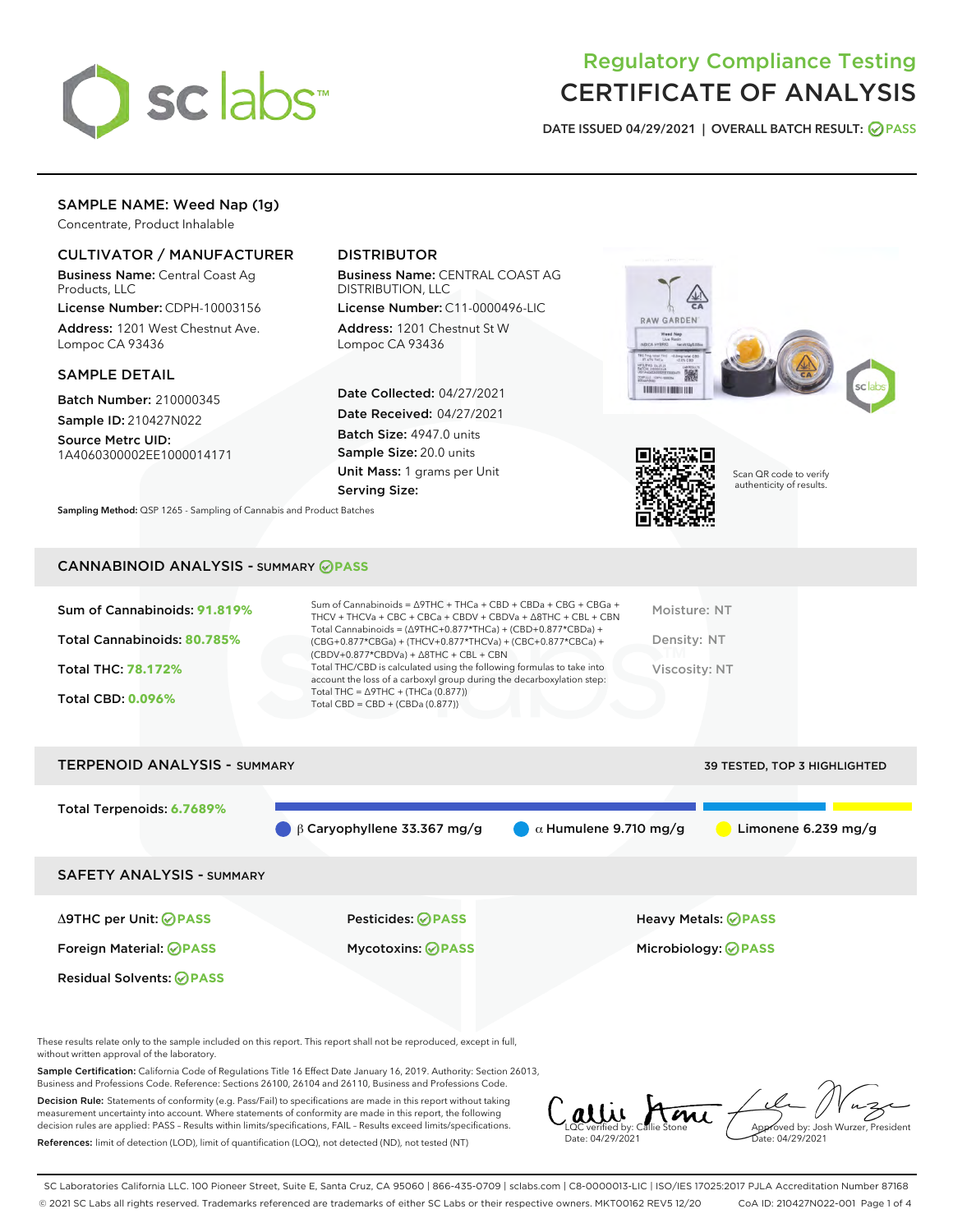



WEED NAP (1G) | DATE ISSUED 04/29/2021 | OVERALL BATCH RESULT: 0 PASS

#### CANNABINOID TEST RESULTS - 04/29/2021 2 PASS

Tested by high-performance liquid chromatography with diode-array detection (HPLC-DAD). **Method:** QSP 1157 - Analysis of Cannabinoids by HPLC-DAD

#### TOTAL CANNABINOIDS: **80.785%**

Total Cannabinoids (Total THC) + (Total CBD) + (Total CBG) + (Total THCV) + (Total CBC) + (Total CBDV) + ∆8THC + CBL + CBN

TOTAL THC: **78.172%** Total THC (∆9THC+0.877\*THCa)

TOTAL CBD: **0.096%**

Total CBD (CBD+0.877\*CBDa)

TOTAL CBG: 0.9% Total CBG (CBG+0.877\*CBGa) TOTAL THCV: 1.125%

Total THCV (THCV+0.877\*THCVa) TOTAL CBC: 0.492%

Total CBC (CBC+0.877\*CBCa)

TOTAL CBDV: ND Total CBDV (CBDV+0.877\*CBDVa)

| <b>COMPOUND</b> | LOD/LOQ<br>(mg/g)          | <b>MEASUREMENT</b><br><b>UNCERTAINTY</b><br>(mg/g) | <b>RESULT</b><br>(mg/g) | <b>RESULT</b><br>(%) |
|-----------------|----------------------------|----------------------------------------------------|-------------------------|----------------------|
| <b>THCa</b>     | 0.05/0.14                  | ±22.351                                            | 869.68                  | 86.968               |
| <b>A9THC</b>    | 0.06 / 0.26                | ±0.654                                             | 19.01                   | 1.901                |
| <b>THCVa</b>    | 0.07/0.20                  | ±0.612                                             | 12.83                   | 1.283                |
| <b>CBGa</b>     | 0.1/0.2                    | $\pm 0.42$                                         | 8.1                     | 0.81                 |
| <b>CBCa</b>     | 0.07/0.28                  | ±0.274                                             | 5.61                    | 0.561                |
| <b>CBG</b>      | 0.06/0.19                  | ±0.074                                             | 1.87                    | 0.187                |
| <b>CBDa</b>     | 0.02/0.19                  | ±0.032                                             | 1.09                    | 0.109                |
| A8THC           | 0.1/0.4                    | N/A                                                | <b>ND</b>               | <b>ND</b>            |
| <b>THCV</b>     | 0.1/0.2                    | N/A                                                | <b>ND</b>               | <b>ND</b>            |
| <b>CBD</b>      | 0.07/0.29                  | N/A                                                | <b>ND</b>               | <b>ND</b>            |
| <b>CBDV</b>     | 0.04 / 0.15                | N/A                                                | <b>ND</b>               | <b>ND</b>            |
| <b>CBDVa</b>    | 0.03/0.53                  | N/A                                                | <b>ND</b>               | <b>ND</b>            |
| <b>CBL</b>      | 0.06 / 0.24                | N/A                                                | <b>ND</b>               | <b>ND</b>            |
| <b>CBN</b>      | 0.1/0.3                    | N/A                                                | <b>ND</b>               | <b>ND</b>            |
| <b>CBC</b>      | 0.2 / 0.5                  | N/A                                                | <b>ND</b>               | <b>ND</b>            |
|                 | <b>SUM OF CANNABINOIDS</b> |                                                    | 918.19 mg/g             | 91.819%              |

#### **UNIT MASS: 1 grams per Unit**

| ∆9THC per Unit                        | 1120 per-package limit     | $19.01$ mg/unit<br><b>PASS</b> |  |
|---------------------------------------|----------------------------|--------------------------------|--|
| <b>Total THC per Unit</b>             |                            | 781.72 mg/unit                 |  |
| <b>CBD per Unit</b>                   |                            | <b>ND</b>                      |  |
| <b>Total CBD per Unit</b>             |                            | 0.96 mg/unit                   |  |
| Sum of Cannabinoids<br>per Unit       |                            | 918.19 mg/unit                 |  |
| <b>Total Cannabinoids</b><br>per Unit |                            | 807.85 mg/unit                 |  |
| <b>MOISTURE TEST RESULT</b>           | <b>DENSITY TEST RESULT</b> | <b>VISCOSITY TEST RESULT</b>   |  |

Not Tested

Not Tested

Not Tested

#### TERPENOID TEST RESULTS - 04/29/2021

Terpene analysis utilizing gas chromatography-flame ionization detection (GC-FID). **Method:** QSP 1192 - Analysis of Terpenoids by GC-FID

| <b>COMPOUND</b>         | LOD/LOQ<br>(mg/g) | <b>MEASUREMENT</b><br><b>UNCERTAINTY</b><br>(mg/g) | <b>RESULT</b><br>(mg/g)                         | <b>RESULT</b><br>$(\%)$ |
|-------------------------|-------------------|----------------------------------------------------|-------------------------------------------------|-------------------------|
| $\beta$ Caryophyllene   | 0.004 / 0.012     | ±1.1879                                            | 33.367                                          | 3.3367                  |
| $\alpha$ Humulene       | 0.009 / 0.029     | ±0.3117                                            | 9.710                                           | 0.9710                  |
| Limonene                | 0.005 / 0.016     | ±0.0892                                            | 6.239                                           | 0.6239                  |
| Terpinolene             | 0.008 / 0.026     | ±0.1099                                            | 5.363                                           | 0.5363                  |
| <b>Myrcene</b>          | 0.008 / 0.025     | ±0.0295                                            | 2.287                                           | 0.2287                  |
| trans-β-Farnesene       | 0.008 / 0.025     | ±0.0668                                            | 1.882                                           | 0.1882                  |
| $\alpha$ Bisabolol      | 0.008 / 0.026     | ±0.0918                                            | 1.719                                           | 0.1719                  |
| Linalool                | 0.009 / 0.032     | ±0.0647                                            | 1.703                                           | 0.1703                  |
| Nerolidol               | 0.009 / 0.028     | ±0.0606                                            | 0.964                                           | 0.0964                  |
| $\beta$ Pinene          | 0.004 / 0.014     | ±0.0095                                            | 0.827                                           | 0.0827                  |
| Fenchol                 | 0.010 / 0.034     | ±0.0297                                            | 0.768                                           | 0.0768                  |
| Terpineol               | 0.016 / 0.055     | ±0.0440                                            | 0.716                                           | 0.0716                  |
| $\alpha$ Pinene         | 0.005 / 0.017     | ±0.0041                                            | 0.472                                           | 0.0472                  |
| Caryophyllene<br>Oxide  | 0.010 / 0.033     | ±0.0197                                            | 0.428                                           | 0.0428                  |
| Ocimene                 | 0.011 / 0.038     | ±0.0119                                            | 0.370                                           | 0.0370                  |
| <b>Borneol</b>          | 0.005 / 0.016     | ±0.0079                                            | 0.187                                           | 0.0187                  |
| Citronellol             | 0.003 / 0.010     | ±0.0058                                            | 0.119                                           | 0.0119                  |
| $\alpha$ Phellandrene   | 0.006 / 0.020     | ±0.0016                                            | 0.116                                           | 0.0116                  |
| $\alpha$ Terpinene      | 0.005 / 0.017     | ±0.0014                                            | 0.096                                           | 0.0096                  |
| 3 Carene                | 0.005 / 0.018     | ±0.0013                                            | 0.091                                           | 0.0091                  |
| Camphene                | 0.005 / 0.015     | ±0.0008                                            | 0.066                                           | 0.0066                  |
| $\gamma$ Terpinene      | 0.006 / 0.018     | ±0.0011                                            | 0.064                                           | 0.0064                  |
| Geraniol                | 0.002 / 0.007     | ±0.0027                                            | 0.061                                           | 0.0061                  |
| Sabinene Hydrate        | 0.006 / 0.022     | ±0.0011                                            | 0.028                                           | 0.0028                  |
| <b>Geranyl Acetate</b>  | 0.004 / 0.014     | ±0.0010                                            | 0.025                                           | 0.0025                  |
| Sabinene                | 0.004 / 0.014     | ±0.0003                                            | 0.021                                           | 0.0021                  |
| Nerol                   | 0.003 / 0.011     | N/A                                                | <loq< th=""><th><loq< th=""></loq<></th></loq<> | <loq< th=""></loq<>     |
| p-Cymene                | 0.005 / 0.016     | N/A                                                | <b>ND</b>                                       | <b>ND</b>               |
| Eucalyptol              | 0.006 / 0.018     | N/A                                                | ND                                              | <b>ND</b>               |
| Fenchone                | 0.009 / 0.028     | N/A                                                | <b>ND</b>                                       | <b>ND</b>               |
| (-)-Isopulegol          | 0.005 / 0.016     | N/A                                                | ND                                              | <b>ND</b>               |
| Camphor                 | 0.006 / 0.019     | N/A                                                | ND                                              | ND                      |
| Isoborneol              | 0.004 / 0.012     | N/A                                                | ND                                              | <b>ND</b>               |
| Menthol                 | 0.008 / 0.025     | N/A                                                | ND                                              | <b>ND</b>               |
| R-(+)-Pulegone          | 0.003 / 0.011     | N/A                                                | ND                                              | ND                      |
| $\alpha$ Cedrene        | 0.005 / 0.016     | N/A                                                | ND                                              | ND                      |
| Valencene               | 0.009 / 0.030     | N/A                                                | ND                                              | ND                      |
| Guaiol                  | 0.009 / 0.030     | N/A                                                | ND                                              | ND                      |
| Cedrol                  | 0.008 / 0.027     | N/A                                                | ND                                              | <b>ND</b>               |
| <b>TOTAL TERPENOIDS</b> |                   |                                                    | 67.689 mg/g                                     | 6.7689%                 |

SC Laboratories California LLC. 100 Pioneer Street, Suite E, Santa Cruz, CA 95060 | 866-435-0709 | sclabs.com | C8-0000013-LIC | ISO/IES 17025:2017 PJLA Accreditation Number 87168 © 2021 SC Labs all rights reserved. Trademarks referenced are trademarks of either SC Labs or their respective owners. MKT00162 REV5 12/20 CoA ID: 210427N022-001 Page 2 of 4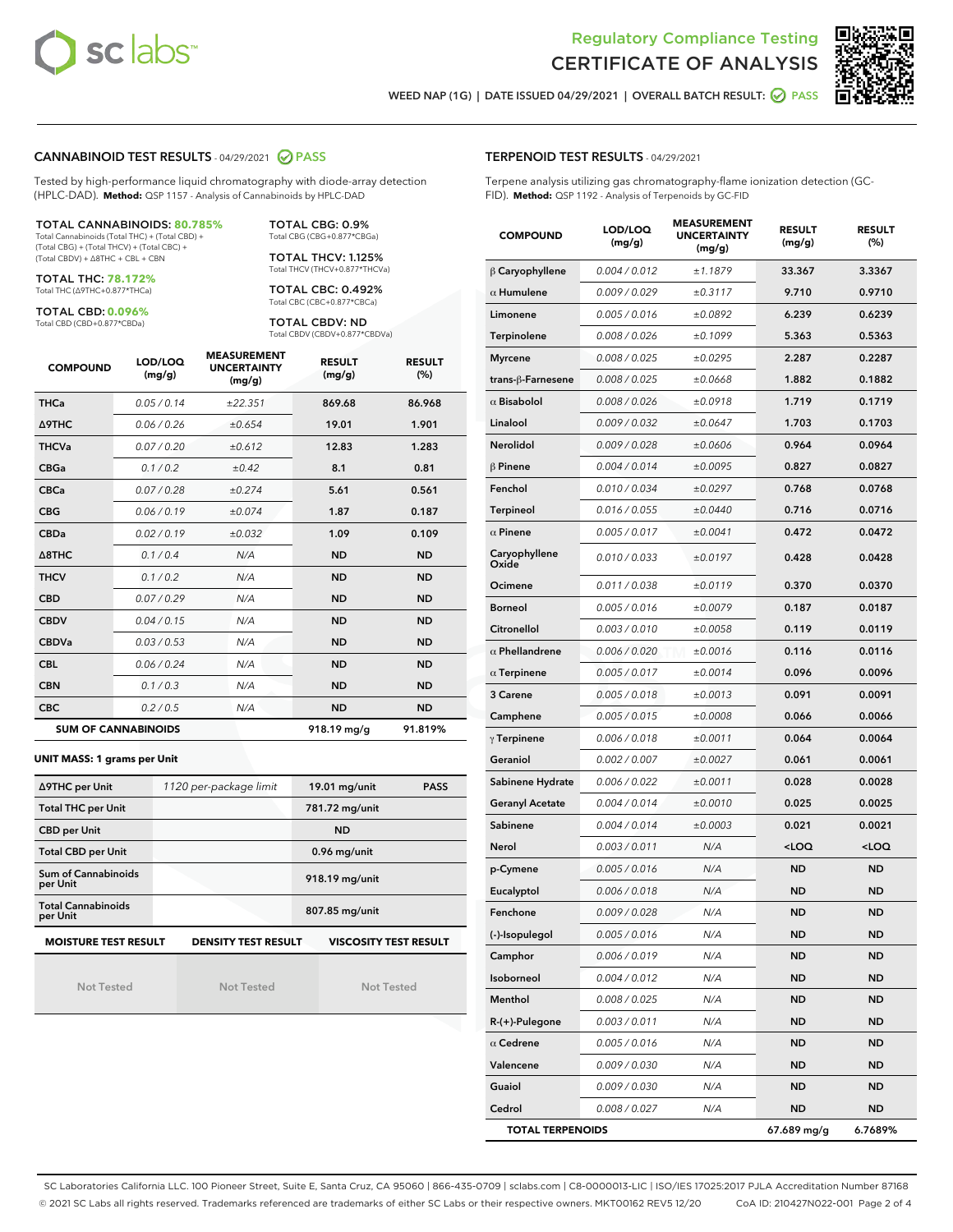



WEED NAP (1G) | DATE ISSUED 04/29/2021 | OVERALL BATCH RESULT: 0 PASS

## CATEGORY 1 PESTICIDE TEST RESULTS - 04/29/2021 2 PASS

Pesticide and plant growth regulator analysis utilizing high-performance liquid chromatography-mass spectrometry (HPLC-MS) or gas chromatography-mass spectrometry (GC-MS). \*GC-MS utilized where indicated. **Method:** QSP 1212 - Analysis of Pesticides and Mycotoxins by LC-MS or QSP 1213 - Analysis of Pesticides by GC-MS

| <b>COMPOUND</b>             | LOD/LOQ<br>$(\mu g/g)$ | <b>ACTION</b><br><b>LIMIT</b><br>$(\mu g/g)$ | <b>MEASUREMENT</b><br><b>UNCERTAINTY</b><br>$(\mu g/g)$ | <b>RESULT</b><br>$(\mu g/g)$ | <b>RESULT</b> |
|-----------------------------|------------------------|----------------------------------------------|---------------------------------------------------------|------------------------------|---------------|
| Aldicarb                    | 0.03/0.08              | $>$ LOD                                      | N/A                                                     | <b>ND</b>                    | <b>PASS</b>   |
| Carbofuran                  | 0.02 / 0.05            | $\ge$ LOD                                    | N/A                                                     | <b>ND</b>                    | <b>PASS</b>   |
| Chlordane*                  | 0.03 / 0.08            | $\ge$ LOD                                    | N/A                                                     | <b>ND</b>                    | <b>PASS</b>   |
| Chlorfenapyr*               | 0.03/0.10              | $\ge$ LOD                                    | N/A                                                     | <b>ND</b>                    | <b>PASS</b>   |
| Chlorpyrifos                | 0.02 / 0.06            | $\ge$ LOD                                    | N/A                                                     | <b>ND</b>                    | <b>PASS</b>   |
| Coumaphos                   | 0.02 / 0.07            | $\ge$ LOD                                    | N/A                                                     | <b>ND</b>                    | <b>PASS</b>   |
| Daminozide                  | 0.02/0.07              | $>$ LOD                                      | N/A                                                     | <b>ND</b>                    | <b>PASS</b>   |
| <b>DDVP</b><br>(Dichlorvos) | 0.03/0.09              | $\ge$ LOD                                    | N/A                                                     | <b>ND</b>                    | <b>PASS</b>   |
| <b>Dimethoate</b>           | 0.03 / 0.08            | $\ge$ LOD                                    | N/A                                                     | <b>ND</b>                    | <b>PASS</b>   |
| Ethoprop(hos)               | 0.03/0.10              | $\ge$ LOD                                    | N/A                                                     | <b>ND</b>                    | <b>PASS</b>   |
| Etofenprox                  | 0.02 / 0.06            | $\ge$ LOD                                    | N/A                                                     | <b>ND</b>                    | <b>PASS</b>   |
| Fenoxycarb                  | 0.03 / 0.08            | $\ge$ LOD                                    | N/A                                                     | <b>ND</b>                    | <b>PASS</b>   |
| Fipronil                    | 0.03 / 0.08            | $\ge$ LOD                                    | N/A                                                     | <b>ND</b>                    | <b>PASS</b>   |
| Imazalil                    | 0.02 / 0.06            | $\geq$ LOD                                   | N/A                                                     | <b>ND</b>                    | <b>PASS</b>   |
| Methiocarb                  | 0.02 / 0.07            | $>$ LOD                                      | N/A                                                     | <b>ND</b>                    | <b>PASS</b>   |
| Methyl<br>parathion         | 0.03/0.10              | $\ge$ LOD                                    | N/A                                                     | <b>ND</b>                    | <b>PASS</b>   |
| <b>Mevinphos</b>            | 0.03/0.09              | $\ge$ LOD                                    | N/A                                                     | <b>ND</b>                    | <b>PASS</b>   |
| Paclobutrazol               | 0.02 / 0.05            | $>$ LOD                                      | N/A                                                     | <b>ND</b>                    | <b>PASS</b>   |
| Propoxur                    | 0.03/0.09              | $\ge$ LOD                                    | N/A                                                     | <b>ND</b>                    | <b>PASS</b>   |
| Spiroxamine                 | 0.03 / 0.08            | $\ge$ LOD                                    | N/A                                                     | <b>ND</b>                    | <b>PASS</b>   |
| <b>Thiacloprid</b>          | 0.03/0.10              | $\ge$ LOD                                    | N/A                                                     | <b>ND</b>                    | <b>PASS</b>   |

#### CATEGORY 2 PESTICIDE TEST RESULTS - 04/29/2021 @ PASS

| <b>COMPOUND</b>          | LOD/LOQ<br>$(\mu g/g)$ | <b>ACTION</b><br><b>LIMIT</b><br>$(\mu g/g)$ | <b>MEASUREMENT</b><br><b>UNCERTAINTY</b><br>$(\mu g/g)$ | <b>RESULT</b><br>$(\mu g/g)$ | <b>RESULT</b> |
|--------------------------|------------------------|----------------------------------------------|---------------------------------------------------------|------------------------------|---------------|
| Abamectin                | 0.03/0.10              | 0.1                                          | N/A                                                     | <b>ND</b>                    | <b>PASS</b>   |
| Acephate                 | 0.02/0.07              | 0.1                                          | N/A                                                     | <b>ND</b>                    | <b>PASS</b>   |
| Acequinocyl              | 0.02/0.07              | 0.1                                          | N/A                                                     | <b>ND</b>                    | <b>PASS</b>   |
| Acetamiprid              | 0.02/0.05              | 0.1                                          | N/A                                                     | <b>ND</b>                    | <b>PASS</b>   |
| Azoxystrobin             | 0.02/0.07              | 0.1                                          | N/A                                                     | <b>ND</b>                    | <b>PASS</b>   |
| <b>Bifenazate</b>        | 0.01/0.04              | 0.1                                          | N/A                                                     | <b>ND</b>                    | <b>PASS</b>   |
| <b>Bifenthrin</b>        | 0.02 / 0.05            | 3                                            | N/A                                                     | <b>ND</b>                    | <b>PASS</b>   |
| <b>Boscalid</b>          | 0.03/0.09              | 0.1                                          | N/A                                                     | <b>ND</b>                    | <b>PASS</b>   |
| Captan                   | 0.19/0.57              | 0.7                                          | N/A                                                     | <b>ND</b>                    | <b>PASS</b>   |
| Carbaryl                 | 0.02/0.06              | 0.5                                          | N/A                                                     | <b>ND</b>                    | <b>PASS</b>   |
| Chlorantranilip-<br>role | 0.04/0.12              | 10                                           | N/A                                                     | <b>ND</b>                    | <b>PASS</b>   |
| Clofentezine             | 0.03/0.09              | 0.1                                          | N/A                                                     | <b>ND</b>                    | <b>PASS</b>   |

## CATEGORY 2 PESTICIDE TEST RESULTS - 04/29/2021 continued

| <b>COMPOUND</b>               | LOD/LOQ<br>(µg/g) | <b>ACTION</b><br>LIMIT<br>$(\mu g/g)$ | <b>MEASUREMENT</b><br><b>UNCERTAINTY</b><br>(µg/g) | <b>RESULT</b><br>(µg/g) | <b>RESULT</b> |
|-------------------------------|-------------------|---------------------------------------|----------------------------------------------------|-------------------------|---------------|
| Cyfluthrin                    | 0.12 / 0.38       | 2                                     | N/A                                                | ND                      | <b>PASS</b>   |
| Cypermethrin                  | 0.11 / 0.32       | 1                                     | N/A                                                | ND                      | PASS          |
| Diazinon                      | 0.02 / 0.05       | 0.1                                   | N/A                                                | ND                      | PASS          |
| Dimethomorph                  | 0.03 / 0.09       | 2                                     | N/A                                                | <b>ND</b>               | <b>PASS</b>   |
| Etoxazole                     | 0.02 / 0.06       | 0.1                                   | N/A                                                | ND                      | <b>PASS</b>   |
| Fenhexamid                    | 0.03 / 0.09       | 0.1                                   | N/A                                                | ND                      | <b>PASS</b>   |
| Fenpyroximate                 | 0.02 / 0.06       | 0.1                                   | N/A                                                | <b>ND</b>               | <b>PASS</b>   |
| Flonicamid                    | 0.03 / 0.10       | 0.1                                   | N/A                                                | <b>ND</b>               | <b>PASS</b>   |
| Fludioxonil                   | 0.03 / 0.10       | 0.1                                   | N/A                                                | <b>ND</b>               | <b>PASS</b>   |
| Hexythiazox                   | 0.02 / 0.07       | 0.1                                   | N/A                                                | <b>ND</b>               | PASS          |
| Imidacloprid                  | 0.04 / 0.11       | 5                                     | N/A                                                | <b>ND</b>               | <b>PASS</b>   |
| Kresoxim-methyl               | 0.02 / 0.07       | 0.1                                   | N/A                                                | ND                      | <b>PASS</b>   |
| Malathion                     | 0.03 / 0.09       | 0.5                                   | N/A                                                | <b>ND</b>               | <b>PASS</b>   |
| Metalaxyl                     | 0.02 / 0.07       | $\overline{c}$                        | N/A                                                | <b>ND</b>               | <b>PASS</b>   |
| Methomyl                      | 0.03 / 0.10       | 1                                     | N/A                                                | ND                      | <b>PASS</b>   |
| Myclobutanil                  | 0.03/0.09         | 0.1                                   | N/A                                                | <b>ND</b>               | <b>PASS</b>   |
| Naled                         | 0.02 / 0.07       | 0.1                                   | N/A                                                | ND                      | <b>PASS</b>   |
| Oxamyl                        | 0.04 / 0.11       | 0.5                                   | N/A                                                | ND                      | <b>PASS</b>   |
| Pentachloronitro-<br>benzene* | 0.03 / 0.09       | 0.1                                   | N/A                                                | ND                      | <b>PASS</b>   |
| Permethrin                    | 0.04/0.12         | 0.5                                   | N/A                                                | <b>ND</b>               | <b>PASS</b>   |
| Phosmet                       | 0.03 / 0.10       | 0.1                                   | N/A                                                | ND                      | <b>PASS</b>   |
| Piperonylbu-<br>toxide        | 0.02 / 0.07       | 3                                     | N/A                                                | <b>ND</b>               | <b>PASS</b>   |
| Prallethrin                   | 0.03 / 0.08       | 0.1                                   | N/A                                                | <b>ND</b>               | <b>PASS</b>   |
| Propiconazole                 | 0.02 / 0.07       | 0.1                                   | N/A                                                | ND                      | <b>PASS</b>   |
| Pyrethrins                    | 0.04 / 0.12       | 0.5                                   | N/A                                                | ND                      | <b>PASS</b>   |
| Pyridaben                     | 0.02 / 0.07       | 0.1                                   | N/A                                                | <b>ND</b>               | <b>PASS</b>   |
| Spinetoram                    | 0.02 / 0.07       | 0.1                                   | N/A                                                | ND                      | <b>PASS</b>   |
| Spinosad                      | 0.02 / 0.07       | 0.1                                   | N/A                                                | ND                      | <b>PASS</b>   |
| Spiromesifen                  | 0.02 / 0.05       | 0.1                                   | N/A                                                | <b>ND</b>               | <b>PASS</b>   |
| Spirotetramat                 | 0.02 / 0.06       | 0.1                                   | N/A                                                | ND                      | <b>PASS</b>   |
| Tebuconazole                  | 0.02 / 0.07       | 0.1                                   | N/A                                                | ND                      | <b>PASS</b>   |
| Thiamethoxam                  | 0.03 / 0.10       | 5                                     | N/A                                                | <b>ND</b>               | <b>PASS</b>   |
| Trifloxystrobin               | 0.03 / 0.08       | 0.1                                   | N/A                                                | <b>ND</b>               | <b>PASS</b>   |

SC Laboratories California LLC. 100 Pioneer Street, Suite E, Santa Cruz, CA 95060 | 866-435-0709 | sclabs.com | C8-0000013-LIC | ISO/IES 17025:2017 PJLA Accreditation Number 87168 © 2021 SC Labs all rights reserved. Trademarks referenced are trademarks of either SC Labs or their respective owners. MKT00162 REV5 12/20 CoA ID: 210427N022-001 Page 3 of 4